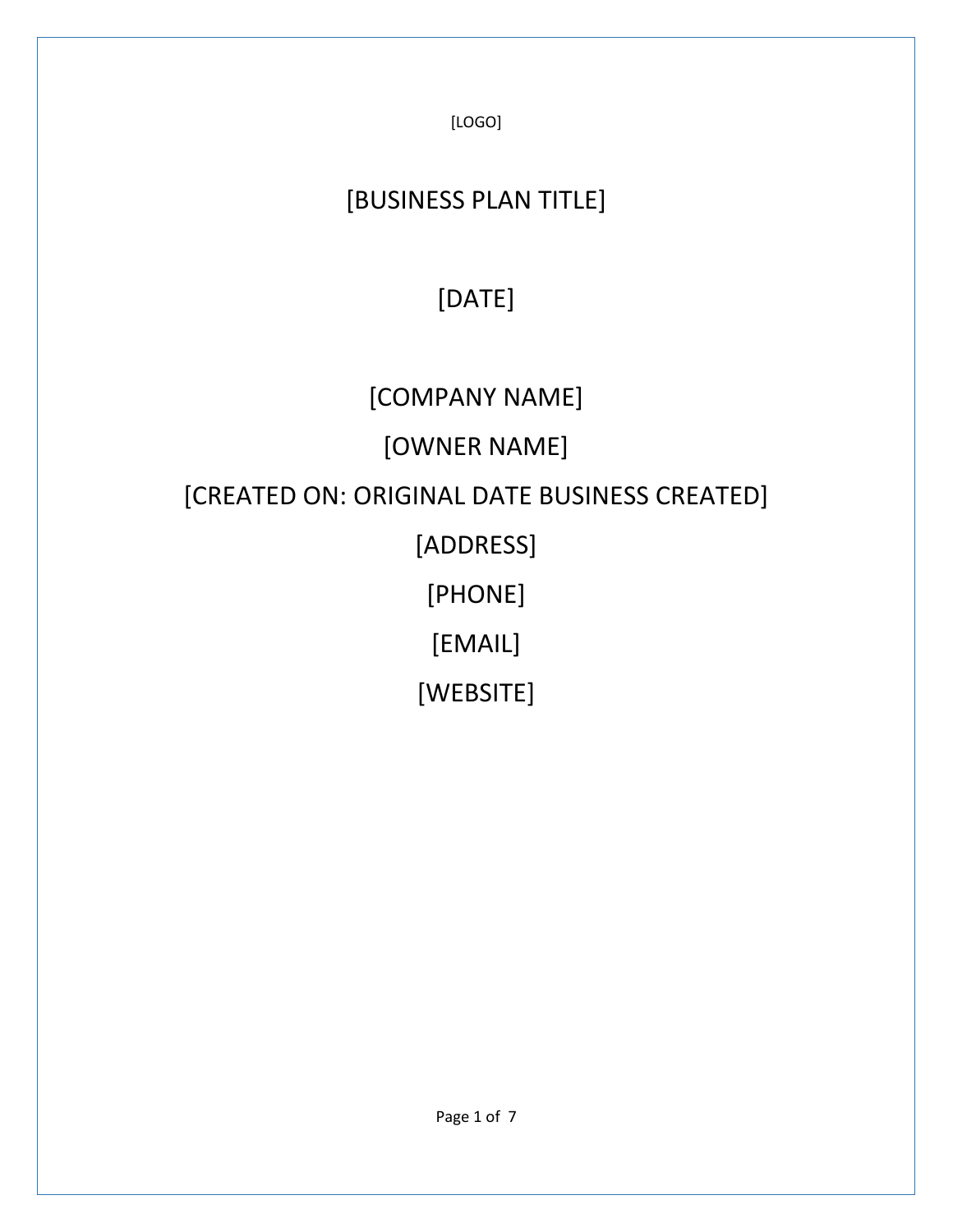#### **I. Business Structure**

In this section, you will define how your business will be structured. Answer as many questions as you desire for your business. Once you have completed the answers, you should write the structure in narrative format:

1. Is your business primarily home-based? Yes\_\_\_\_\_

 $No$ 

2. Is your business full-time or part-time? Full-time\_\_\_\_\_\_

3. What is the form of business ownership? Please circle one:

**Sole proprietorship**: A type of business where a single individual is fully and personally responsible for all the debts and obligations of the company.

**Partnership**: A type of business where two or more people share in the profits and losses of the company.

**Corporation:** A type of business where the company itself is a legal entity having the same rights and obligations of a real person. A corporation is owned by shareholders who enjoy limited liability for any losses or obligations of the company.

**Limited Liability Company (L.L.C.)**: A limited liability company (LLC) is a business entity that enjoys the attractive features of both a partnership and a corporation. It is similar to a corporation in that the liability exposure of individual members is limited to what each member has invested in the business. In addition, an LLC can be structured to be taxed only at one level, similar to a partnership.

#### **II. COMPANY DESCRIPTION**

Describe your business and identify the marketplace needs for your product or service. Briefly describe your key customers and how you intend to succeed. For example, if your business is a small coffee gluten-free cafe, your description may read something like, "Deane's House is a small, café focused on serving premium brewed coffee and fresh gluten-free baked goods. Deane's House is a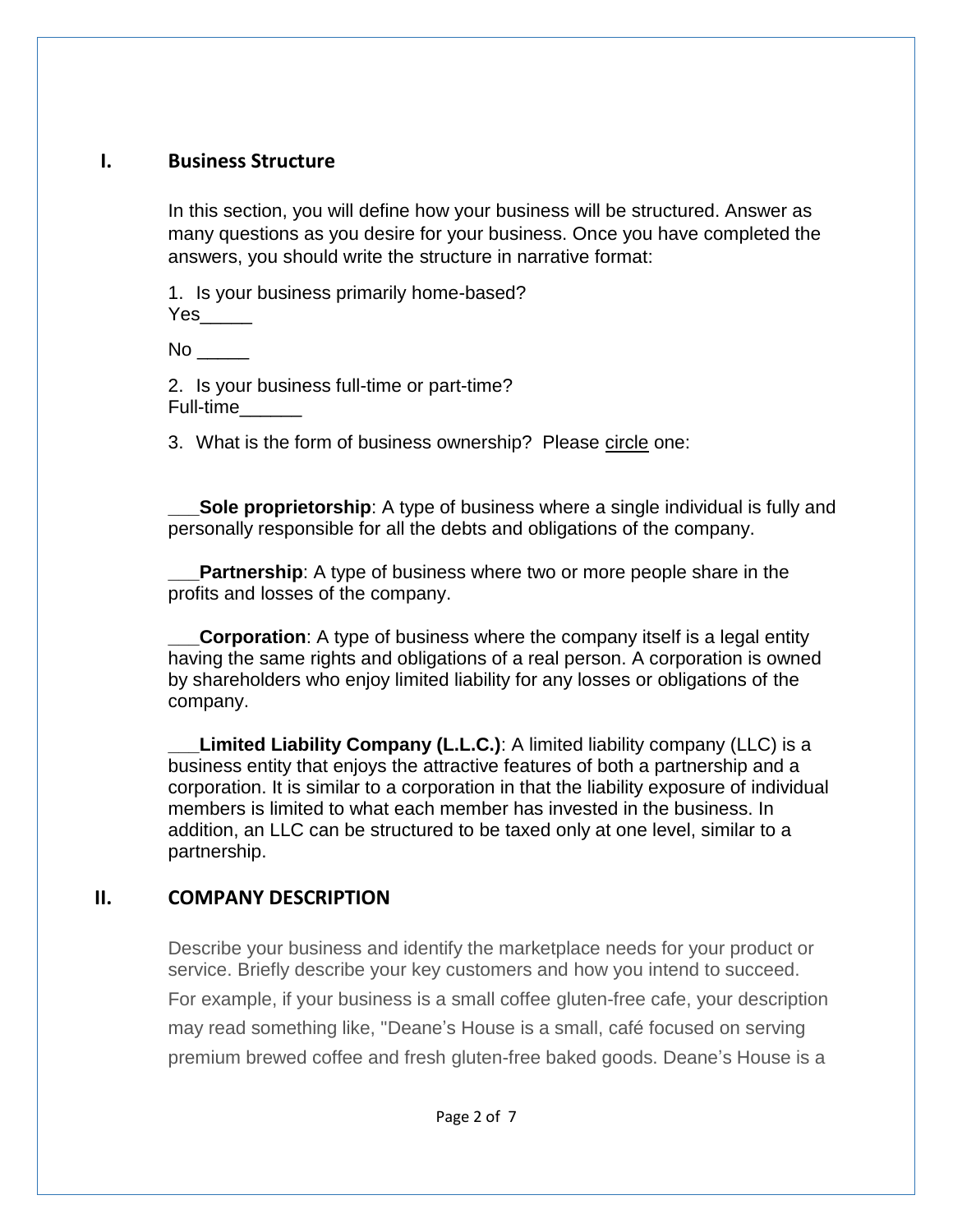relaxed, family-dentered environment. located one block from the local n the heart of downtown. It provides a relaxed, healthy atmosphere for business people who have a gluten allergy or just want the healthy aspect of eating lowcarb gluten baked goods. The atmosphere is one where people feel comfortable socializing for hours over coffee and good food. By focusing on excellent ambiance, close location, premium products, and superb customer service, Deane's coffee will differentiate itself from its competition."

#### **VISION/MISSION STATEMENT**

### **III. PRODUCT/SERVICES DESCRIPTION**

#### **Briefly describe the main product or service of the company using the following criteria:**

- What is the main product or service of the company?
- What problem does the product or service solve?
- What is the general price of the product or service?
- What are the specifications of the product or service (i.e., if your service is a coaching business, what programs have your developed or are you developing to solve the needs of your customers)
- Is there a technical aspect that distinguishes the product of the company from the competitions?
- What is unique about the product or service your company offers?

Be thorough but remember that your audience may not be familiar with all the technical aspects of your products. Make your description easy to understand.

#### **Use complete sentences.**

### **IV. TARGET PROSPECTS**

#### **Describe your target market by answering these questions:**

- What is the target market for the company?
- Is the target market young adults? Seniors? Homeowners? The general public?
- Is the target market local? Municipal? Regional? National?
- Is the product intended for commercial customers?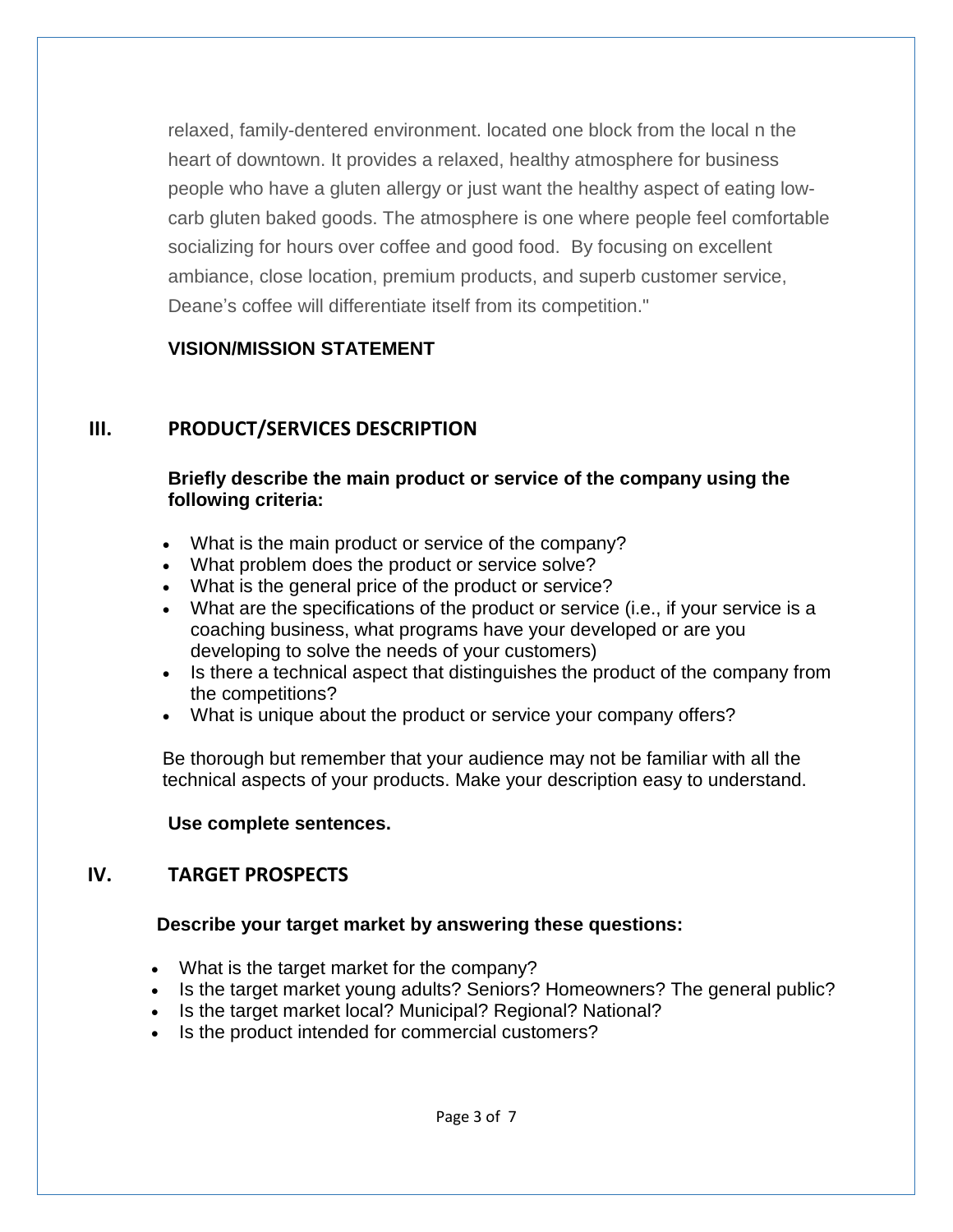- If your target market are individual customers, what are their demographics (age, sex, income, race, etc.?
- If your target market is corporations, what size corporation, in what industry, who in the corporation is your target individual, etc.?

\_\_\_\_\_\_\_\_\_\_\_\_\_\_\_\_\_\_\_\_\_\_\_\_\_\_\_\_\_\_\_\_\_\_\_\_\_\_\_\_\_\_\_\_\_\_\_\_\_\_\_\_\_\_\_\_\_\_\_\_\_\_\_

\_\_\_\_\_\_\_\_\_\_\_\_\_\_\_\_\_\_\_\_\_\_\_\_\_\_\_\_\_\_\_\_\_\_\_\_\_\_\_\_\_\_\_\_\_\_\_\_\_\_\_\_\_\_\_\_\_\_\_\_\_\_\_\_

### **Use complete sentences.**

### **V. COMPETITION**

Who are your major competitors and where are they?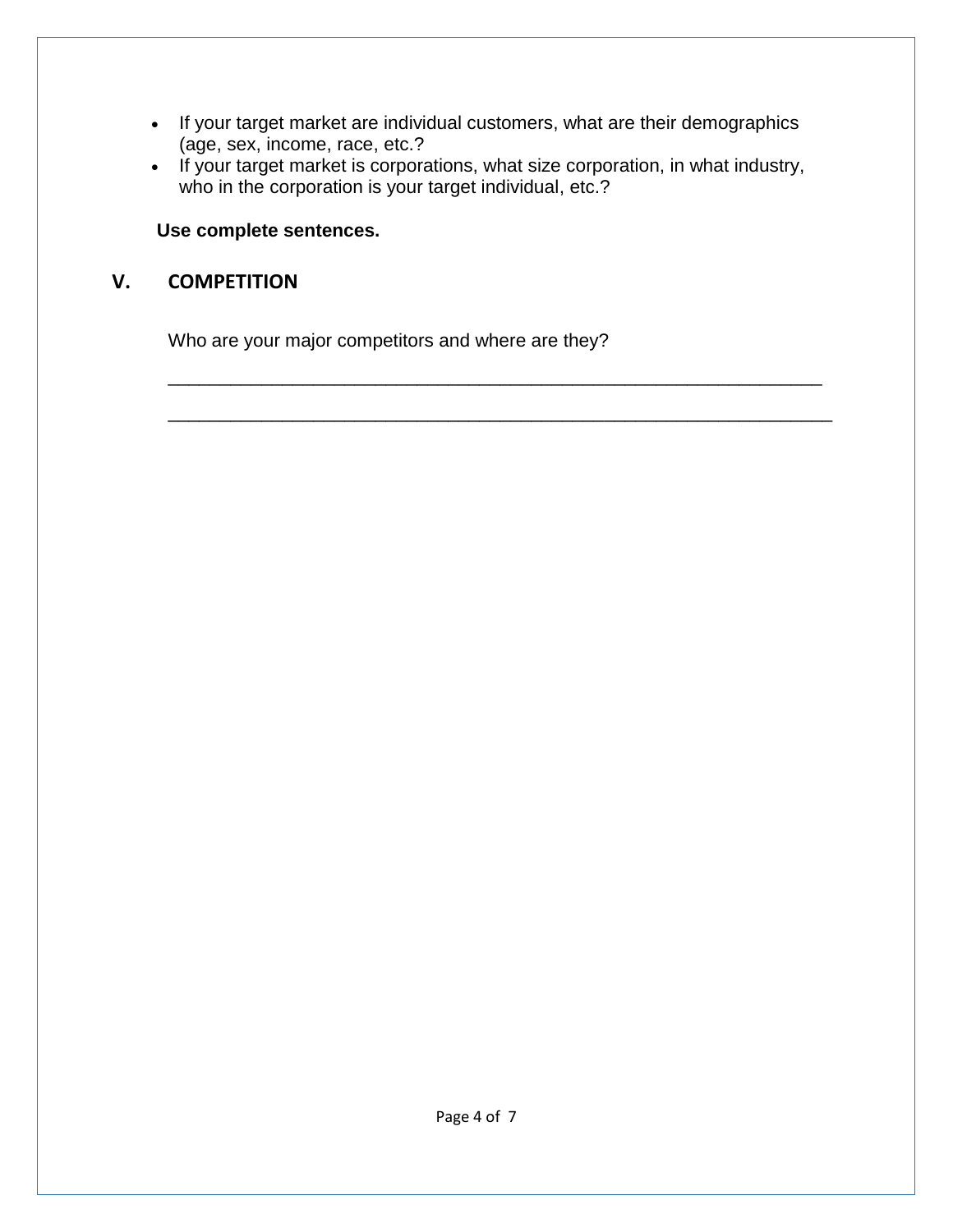### \_\_\_\_\_\_\_\_\_\_\_\_\_\_\_\_\_ Launch Schedule:

| Date | Description | Resource (Who) |  |
|------|-------------|----------------|--|
|      |             |                |  |
|      |             |                |  |
|      |             |                |  |
|      |             |                |  |
|      |             |                |  |
|      |             |                |  |
|      |             |                |  |
|      |             |                |  |
|      |             |                |  |
|      |             |                |  |
|      |             |                |  |

### Marketing Plan

### Possible marketing activities:

| Description | Date to Launch |  |
|-------------|----------------|--|
|             |                |  |
|             |                |  |
|             |                |  |
|             |                |  |
|             |                |  |
|             |                |  |
|             |                |  |
|             |                |  |
|             |                |  |
|             |                |  |
|             |                |  |
|             |                |  |
|             |                |  |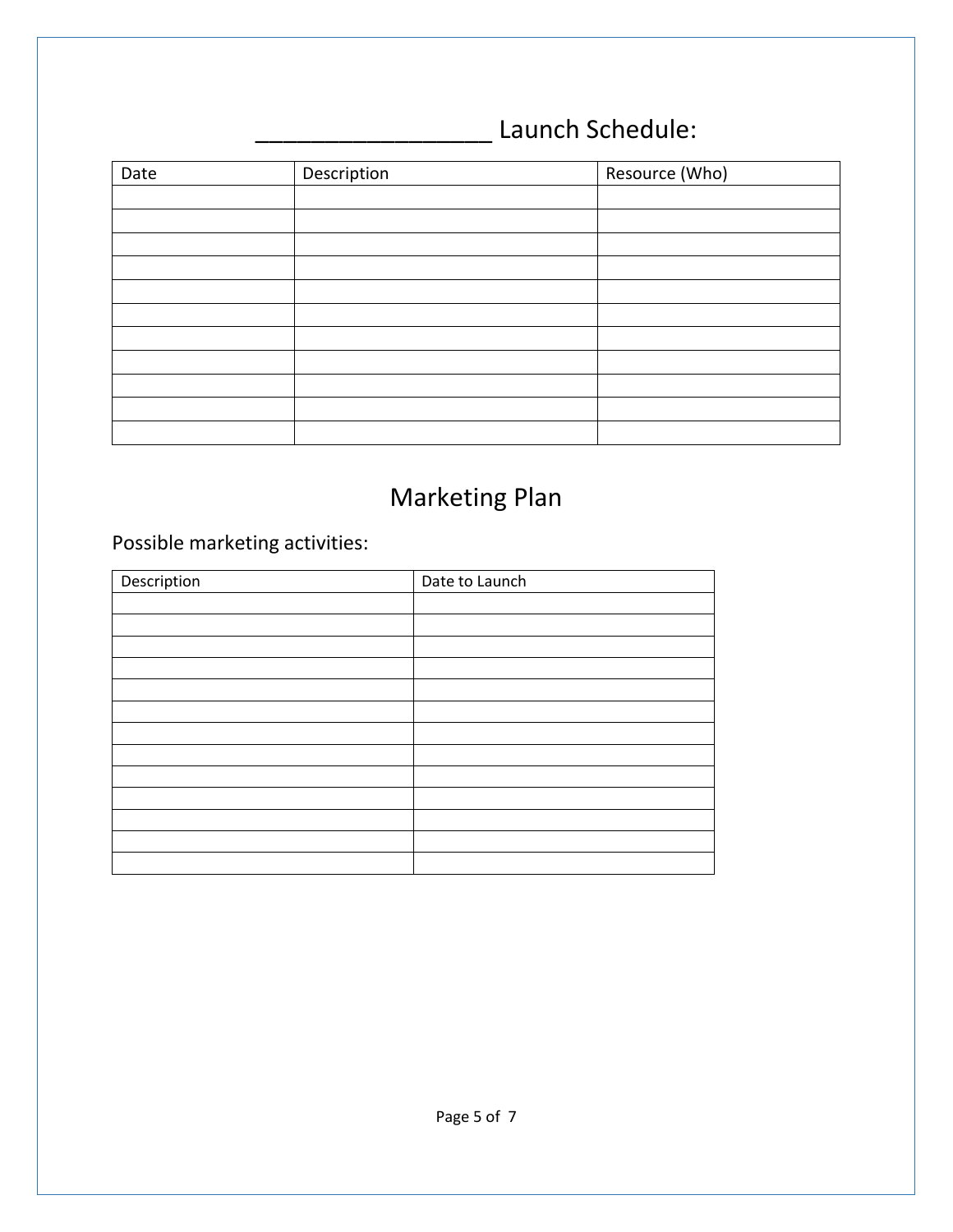### Sales Forecast and Budget

Create a detailed budget for your Business to track all income and expenses:

|                     | <b>March</b> | April | May |
|---------------------|--------------|-------|-----|
| Income              |              |       |     |
|                     |              |       |     |
|                     |              |       |     |
|                     |              |       |     |
|                     |              |       |     |
|                     |              |       |     |
|                     |              |       |     |
|                     |              |       |     |
| <b>TOTAL Income</b> |              |       |     |
|                     |              |       |     |
| <b>Expenses</b>     |              |       |     |
|                     |              |       |     |
|                     |              |       |     |
|                     |              |       |     |
|                     |              |       |     |
|                     |              |       |     |
|                     |              |       |     |
|                     |              |       |     |
|                     |              |       |     |
|                     |              |       |     |
|                     |              |       |     |
|                     |              |       |     |
|                     |              |       |     |
|                     |              |       |     |
|                     |              |       |     |
| <b>Total Exp</b>    |              |       |     |
|                     |              |       |     |